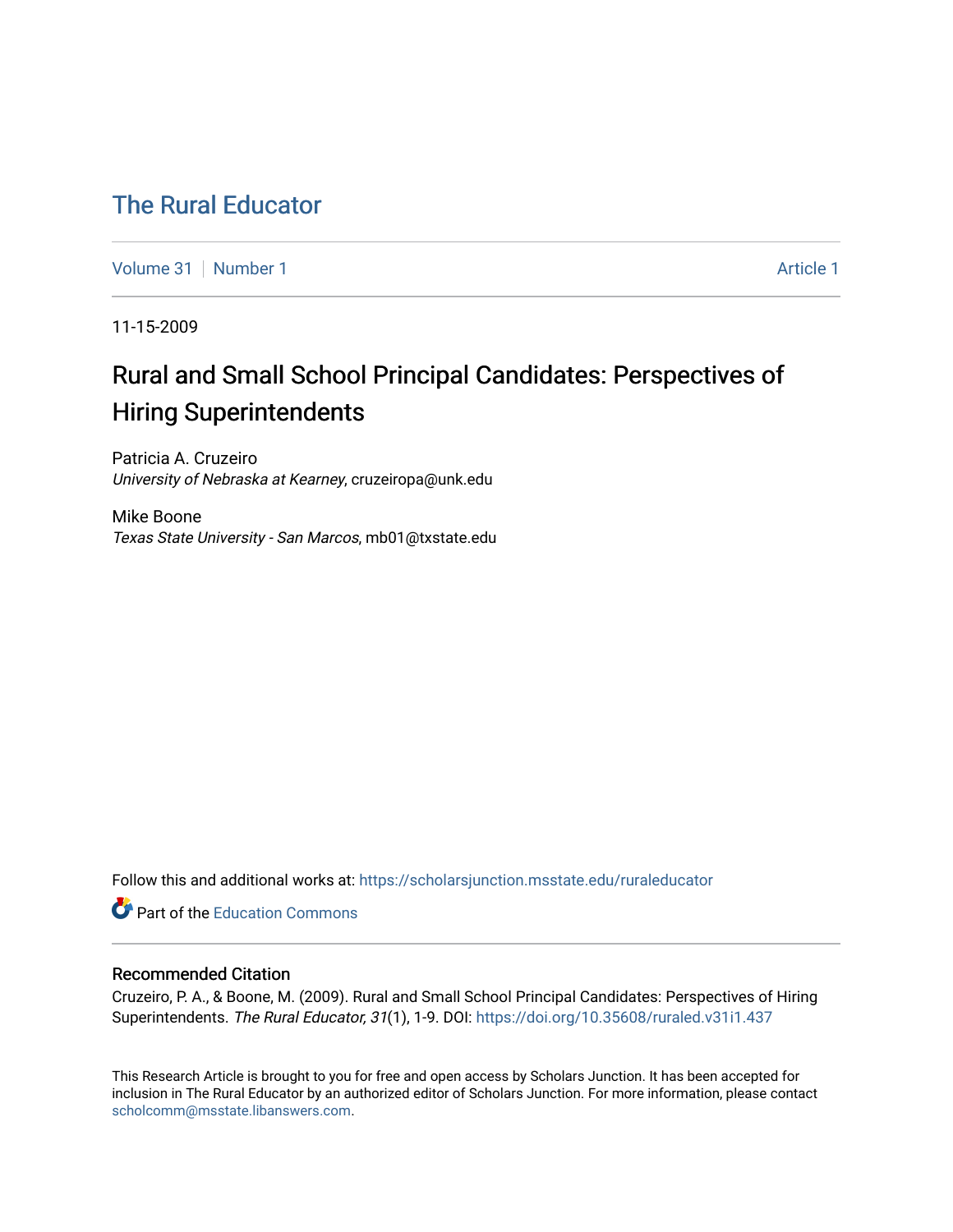Cruzeiro, P. A. & Boone, M. (2009). Rural and small school principal candidate: perspectives of hiring superintendents. *The Rural Educator, 31*(1), 1-9.

## **Rural and Small School Principal Candidates: Perspectives of Hiring Superintendents**

#### **Patricia A. Cruzeiro**

*University of Nebraska at Kearney* 

#### **Mike Boone**

*Texas State University-San Marcos* 

*This article reports the results of an inquiry into the dynamics of principal selection in rural school districts in two mid-American states with high numbers of rural schools. The study focuses on two questions: (1) are rural school districts experiencing a shortage of qualified applicants for vacant principal's positions; and (2) what professional and personal characteristics do superintendents seek in selecting principals for rural schools? Data for the study were collected through a review of the relevant research literature and interviews with superintendents of rural school districts. The study confirmed that rural school districts in these two states are in fact not experiencing a shortage of qualified principal applicants and delineates specific professional and personal characteristics superintendents seek in the principals who lead rural schools.*

#### **Introduction**

It has long been assumed that American public schools face a critical shortage of quality candidates for principal positions (Yerkes & Gauglianone, 1998; National Association of Elementary School Principals (NAESP), 2000; Fenwick & Pierce, 2001; Pounder & Merrill, 2001; Whitaker, 2001). The Educational Research Services (1998; 2000) anticipates a shortage of qualified applicants for principal positions as more than 30 percent of principals and assistant principals retire over the next decade and enrollments in elementary and middle schools continue to grow. A recent study by Quinn (2002) discovered shortages of principal candidates in urban, suburban and rural schools. Fink and Brayman (2006) attribute the coming shortage of principal candidates to the retirement of aging principals, increased principal mobility, and the standardization agenda which "undermine the capacity of incoming and outgoing principals to lead their schools (p. 83)." Finally, Young, Peterson, and Short (2002) note a decline in the number of qualified candidates willing to take on the task of leading schools. These studies suggest that at a time when public schools in the United States need new and dynamic leadership, finding those leaders will become increasingly difficult.

#### **Review of the literature**

Explanations for the decline in the number and quality principal candidates and even the question of whether or not a shortage exists have been the focus of an extensive body of recent research. Here we review relevant research in several areas: the nature of the applicant pool for principal positions; incentives and disincentives for educators to seek

a principal's position; the attractiveness of a principal's position as career goal for teachers; and the multiplicity of factors influencing the supply of applicants for vacant principal positions. What we have come to understand is that the issue is more complex than it appears at first glance.

#### *The principal applicant pool*

Teachers make up the largest pool of potential principal applicants and understanding the reason why teachers do or do not apply for vacant principal's positions is vital. Jordan, McCauley, and Commeaux (1998) surveyed Louisiana teachers who held principal's credentials to determine their attitudes toward pursuing an administrative position. Their findings indicated that 80% of teachers who already held an administrative certificate were not interested in becoming a principal. Respondents identified the following as reasons for not pursuing an administrative career: the increasing complexity and constraints of the principal's job; excessive stress associated with the job; a perceived lack of support for doing a good job; inadequate salaries; long hours associated with requirements of the job; and the impact of the job on the principal's family life. Studies in other states (Adams, 1999; Malone, Sharp, & Thompson, 2000) produced similar results while Hammond, Muffs, and Sciascia (2001) found a perception among aspiring principals in New York state that school district hiring practices exhibited bias based on the applicant's gender and ethnicity. This perception discouraged female applicants of color from pursuing a principal's position.

Winter, Rinehart, and Munoz (2001) surveyed teachers holding principal certificates in a large Midwestern school district. Included in the survey were current assistant principals and other administrative-workers such as school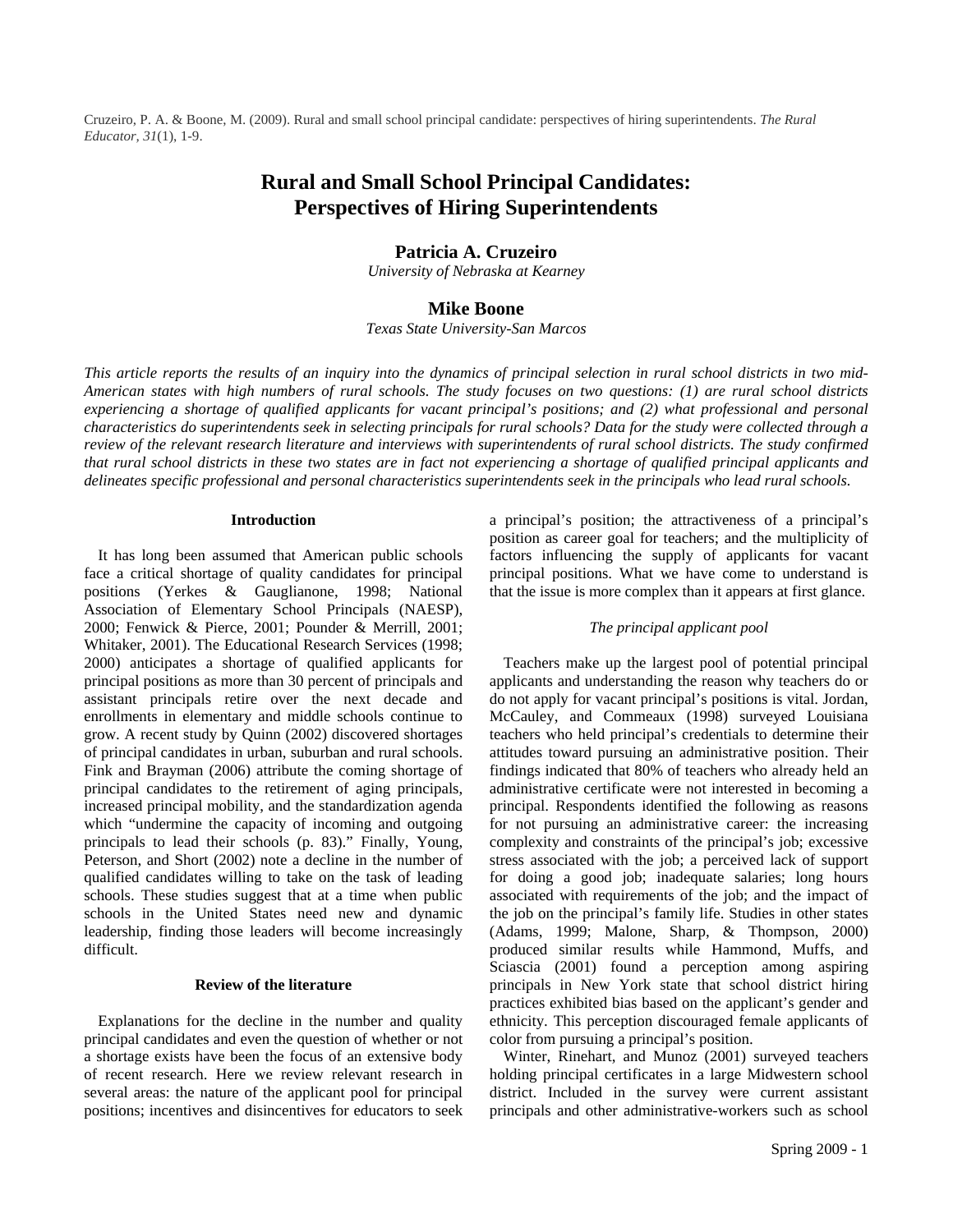counselors and coordinators. Of these surveyed only currently serving assistant principals held positive attitudes toward the principal's job. Other educators were more ambivalent, citing factors such as the loss of tenure; a negative impact on family life; the loss of vacation time; heightened stress; and satisfaction with their current position as reasons not to seek a principal's position. On the positive side, potential principal applicants who were interested in the principalship exhibited a higher degree of confidence in their ability to perform well in a principal's position than did those who were less interested in the job. Both teachers interested and not interested in pursuing a principal's position agreed that the principalship offered more power than did the classroom; provided better opportunities for professional and personal growth; and was more financially rewarding (Winter, Rinehart, & Munoz, 2001).

Not all potential principal applicants are discouraged by the downside of an administrative career. Cooley and Shen (1999) identified several factors that motivated teachers to seek administrative positions. Among the most important of these were the relationship among the board, administrators, and teachers; a salary commensurate with responsibilities; community support for administrators; the quality of life in the community (housing costs, cultural opportunities, recreation); and the impact of the position on the principal's home life. Cooley & Shen concluded "...aside from salary, organizational relationships...affect a teacher's willingness to seek an administrative position in a particular district" (1999, p. 79).

In a subsequent study of the factors influencing applications for urban principalships, Cooley and Shen (2000) found differences of opinion between urban principals and teachers. Both urban groups were in agreement that board, administrator, teacher relationships, emotional aspects of the job (stress, boredom, burnout), impact of the position on home life, a salary commensurate with responsibility, poor working conditions, and lack of support for administrators were among the 10 most important factors influencing their decision to apply for a principal's position. But urban teachers also perceived environmental factors such as personal safety, reputation of the superintendent, quality of life in the community, and community support as important. Urban principals, on the other hand, were less concerned about environmental factors but ranked factors related to compensation and the nature of the job such as stress of the position, lack of respect for educators, reputation of the district, and school board micromanagement as significant. The researchers concluded that the number of variables influencing an individual's decision to apply for an urban principalship were too complex to identify any single factor as controlling (Cooley & Shen, 2000). Finally, Malone, Sharp, and Thompson (2000) reported that intrinsic motives also played a part in an individual's decision to become a principal. The principal's office was perceived as a position from which one could "make a difference in the lives of kids" and

"influence the direction their schools were taking" (quoted in Howley, Andrianaivo, & Perry, 2005, p. 761). A teacher's decision to pursue or decline an administrative position appears to be influenced by an unexpectedly complex mix of organizational, environmental, and personal factors.

#### *Incentives and disincentives to apply for a principal's position*

Howley, Adrianairo and Perry (2005) have organized the complex factors impacting teachers' decisions to pursue a principal's position into two broad categories which they label "incentives" and "disincentives." *Disincentives* to applying for a principal's job include such things as the growing complexity of the position; a high level of stress; a perceived lack of support from other members of the educational community for doing a good job; salary levels inadequate for responsibility; long hours associated with the job; the negative impact of the principal's job on family life; and hiring practices that privilege some applicants over others. The *incentives* for becoming a principal include such things as the opportunity to make a difference for students; the ability to influence the direction of the school; the challenge of increased responsibility; the opportunity to implement new ideas; and financial advantages. Calculating the relative importance of incentives and disincentives seems to be a major part of an individual's decision to seek or not to seek a principalship.

### *The principalship as a desirable career goal*

For all the challenges associated with the role, there are many teachers who still consider the principalship to be a significant career goal. How then do teachers who are most likely to become principals differ from those who are not? Howley and colleagues (2005) discovered that the critical factors differentiating these two groups of teachers were years of experience as a teacher, cosmopolitan versus localist attitudes, certification as an administrator, and perceived importance of encouragement from significant school leaders. Teachers with fewer years of experience, who held more cosmopolitan values, who were already certified as administrators, and who perceived the encouragement of school leaders as important were more likely to believe that the incentives to pursue the principalship overbore the disincentives. In contrast, teachers who tended to see the disincentives of the job as determinant tended to have more years of experience, to hold more localist values, and to place less importance on the encouragement of school leaders. More males than females tend to value the incentives presented by the principal's position over the disincentives (Howley et. al., 2005). There would appear to be significant differences in the experience and values of teacher who see the principalship as a desirable career goal and those (perhaps in the majority) who do not.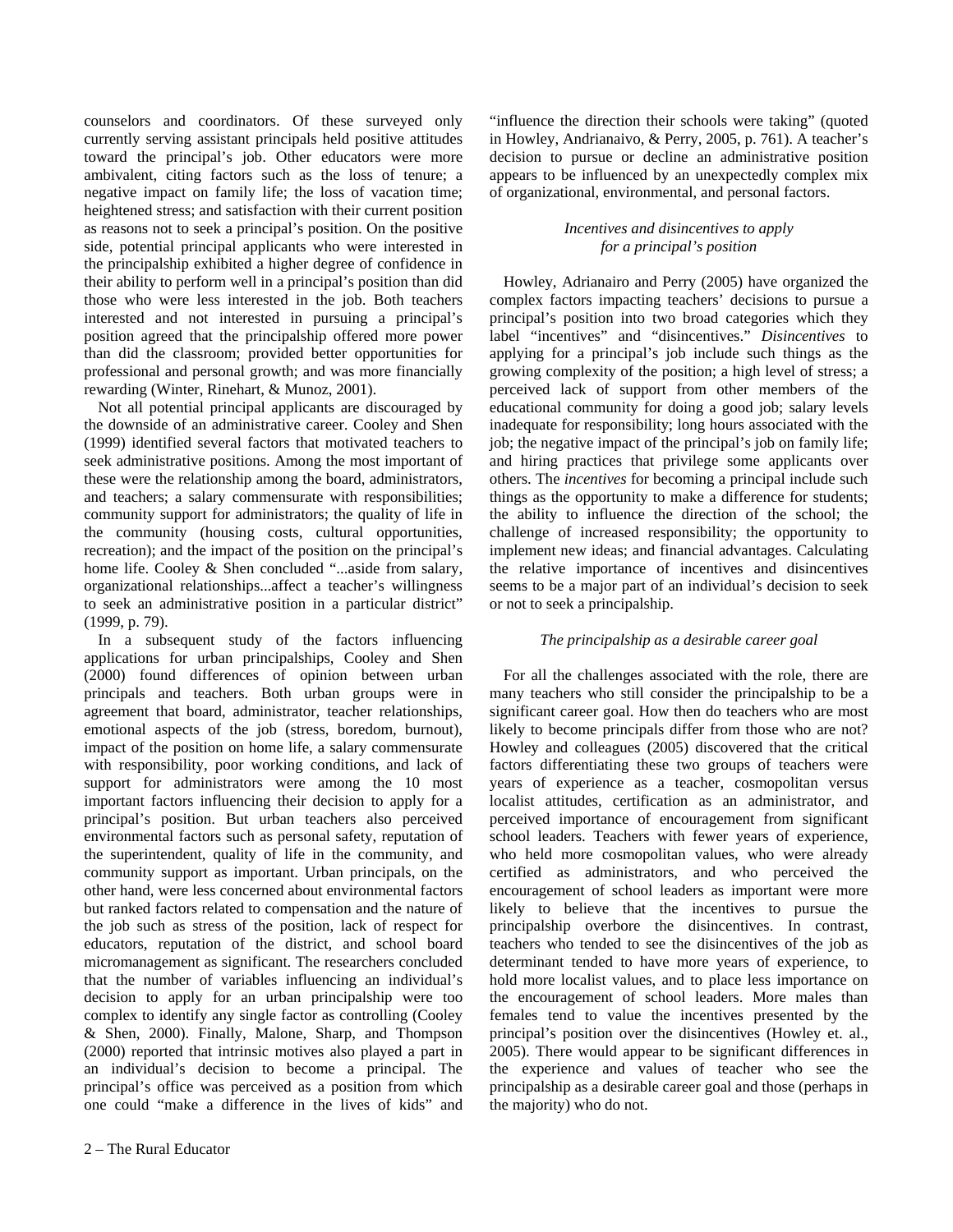A situation in which the disincentives associated with the principalship outweigh the incentives means that for a large number of teachers becoming a principal is no longer a significant career goal. If the majority of teachers do not see the principalship as a valued career goal but rather as an undesirable task undertaken by persons different from themselves, the tendency to discredit the contributions principals make to the success of the school organization will be great. "It is not too far-fetched, then," write Howley et. al., "to imagine a typical situation in which relatively inexperienced educators, responding to incentives that other educators disavow, assume administrative positions in which they are supposed to provide guidance to more experienced, but also more skeptical and self-interested colleagues" (2005, p. 773). The probability that school bureaucracies that are theoretically designed to link increasing experience with increased responsibility will function effectively if at all is problematic.

#### *A multi-state view*

Recently a group of researchers working under the auspices of the Wallace Foundation examined the reality of the principal shortage (Roza, Celio, Harvey, & Wishon, 2003). Participants in the study included superintendents, human resource directors, and other administrators in 83 public school districts located in 10 metropolitan regions of the United States. The regions included nine cities and their surrounding counties and one state: Atlanta, Chicago, Dallas, Los Angeles, Orlando, Philadelphia, Phoenix, San Diego, Santa Clara, and the state of New Mexico. Results of the study shed additional light on the question of a shortage of qualified principal applicants.

The data revealed that most public school districts were receiving an average of 17 applicants for each vacant principal position. The number of applications received represented a decline of about two applicants per position over the previous seven years but were adequate for the districts involved. However, disparities in the distribution of applicants among districts and schools were significant. Applicants appeared to purposefully avoid some districts altogether and certain schools within a district while eagerly seeking positions in other districts and schools. Moreover, the disparities in application numbers between desirable and less desirable districts and schools appeared to be growing. Several factors seemed to explain the disparities in applications. These factors included high levels of poverty in the districts and schools, high concentrations of poor or minority students, low per pupil expenditures, and low principal salaries. Principal applicants selectively avoided the more challenging leadership positions while actively seeking positions in districts and schools where working conditions were more favorable.

Roza and colleagues concluded that school districts and schools with difficulty attracting qualified applicants constituted a "distribution problem" that affected only a

small number all districts and could be addressed by "a discrete response to improve the attractiveness of these placements" (2003, p. 41). The problem could be solved if districts and schools with low numbers of principal applicants were to "Adjust... incentives to make noncompetitive districts and schools more attractive to potential candidates" (2003, p. 42).

The researchers also found a difference between superintendents and human resource administrators in what constituted a qualified principal applicant. This difference had a direct impact on the applicant pool for vacant principal's positions. Superintendents were primarily interested in the ability of principal applicants to lead professional colleagues than they were in more traditional indicators of quality such as teaching and administrative experience, and certification. The study reported a high level of agreement among superintendents that the ability to motivate staff and to hold them accountable for results were the most desirable characteristic for principal applicants. Nor did superintendents seem to insist that leadership experience be equated with educational experience. Conversely, district human resource administrators tended to interpret the demand for higher quality applicants as a call for more experience in education, including teaching and administrative experience, and to screen out applicants with a less traditional background. As a result "What superintendents end up with [as principals] rarely resembles what they set out to find" (Roza, et. al., 2003, p. 33). The best remedy for this situation would be for superintendents to pay closer attention to current principal recruitment and hiring practices in their own human resources department.

Of special relevance for this study is the finding that rural school districts are an exception to the general patterns reported in the research. Although the average number of applicants for principal positions in rural schools declined slightly, the number of applicants still exceeded the average number reported for less desirable districts and schools Furthermore, rural superintendents exhibited little anxiety about their ability to find sufficient qualified principal applicants. Roza and her colleagues (2003) speculated that the reasons for this lack of concern might lie in the fact that rural districts traditionally attract fewer applicants than other districts and that, in rural communities, anticipating a principal vacancy was relatively easy. Superintendents could begin to groom a successor in advance of the actual vacancy, making them less dependent on outside applicants to fill vacant positions and therefore less concerned about the size of the applicant pool (Roza, et. al., 2003).

The question of whether or not a general shortage of quality candidates for principal position exists has no simple answer. Rather, the size of the applicant pool for any given principal vacancy depends on the interaction of several contextual factors. Among these are the general reputation of the school district or school; the economic and demographic characteristics of the community in which the district and school are situated; the grade level of the school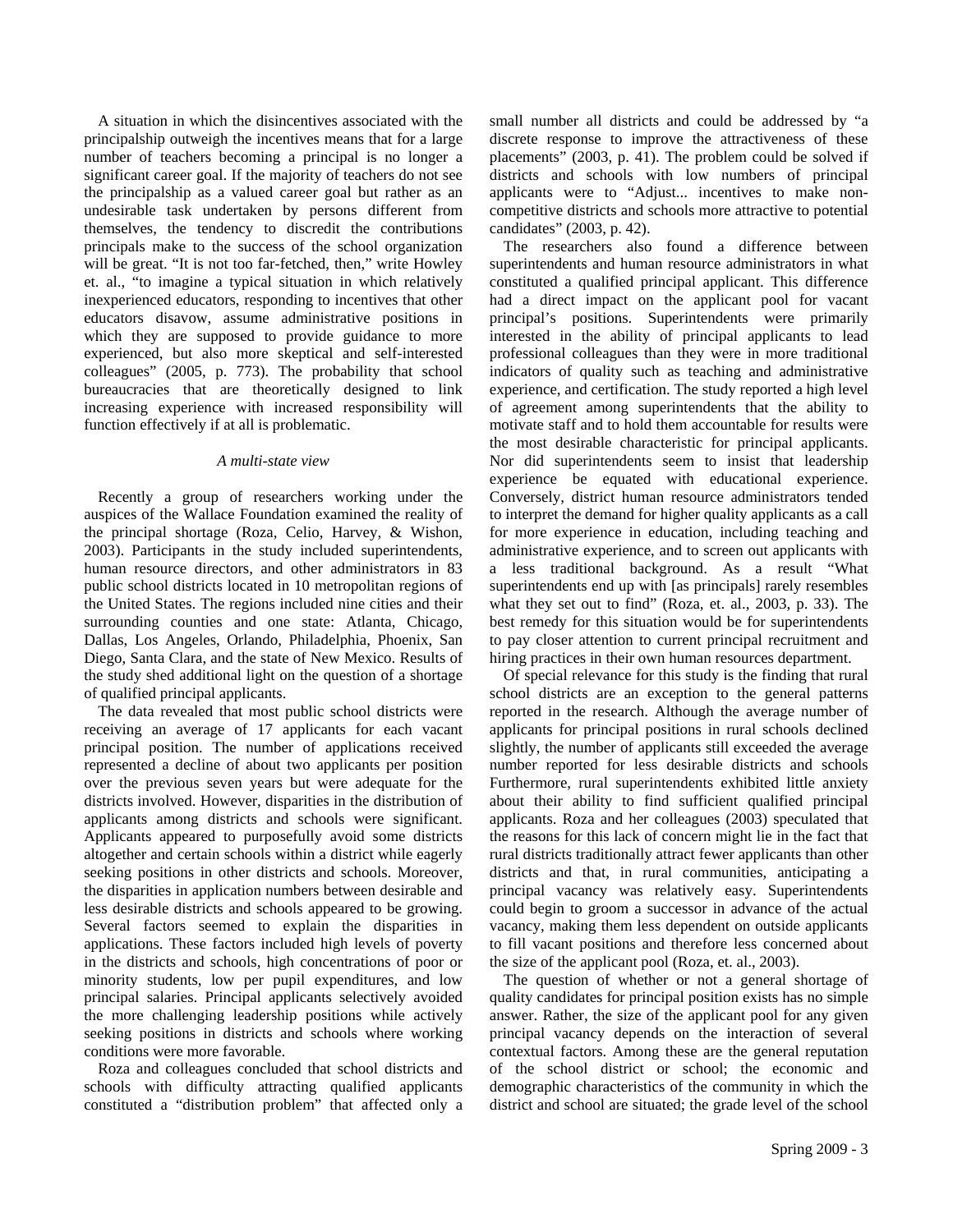(high school, middle school, or elementary school); the priorities of the superintendent for principal performance; and the calculation by individual teachers of the relative balance between the incentives and disincentives of pursuing a principal's position. School districts are not powerless in the face of these difficulties. Positively addressing the administrative, organizational, financial, professional, and personal disincentives to becoming a principal can expand the applicant pool and pay future dividends in both the number and quality of those who are willing to meet the challenges of the principal's position.

#### *The Nebraska Perspective*

Nebraska has long been considered one of the states with a shortage of principal candidates. According to a report completed by Wendel in 1994, "A sizable portion of Nebraska's school administrators is speculated to reach retirement age within the next five to ten years, i.e., 1994 to 2004" (p. 11). Furthermore, in the 1993 Nebraska State Legislative session, Legislative Bill 292 was passed establishing the "Rule of 90" that impacted the retirement system. The law stated that "when (a) persons reach the age of 60 and (b) their age and number of years of experience within the retirement system equal 90, then (c) those persons may retire with full benefits" (Wendel, 1994, p. 11). In light of the passed legislation, the possibility of school administrative vacancies loomed even larger:

> Of the 342 secondary principals, 3.5% could be eligible for retirement now with another 25.4% becoming eligible for retirement within the next ten years…. Within the elementary principalship, there were 796 reported positions. Of these positions, 5% of the individuals are past the age of 65. As many as an additional 42% of the elementary principals could be eligible for retirement within the next ten years…. There are 154 assistant secondary principals …Of the individuals holding these positions, 26% could become eligible for retirement within the next ten years. …There are 62 assistant elementary principals…of these, 11% could become eligible for retirement within the next ten years. (Wendel, 1994, pp. 47-49).

In a further study, Wendel (1999) surveyed 258 Nebraska school superintendents to measure their awareness of the estimates of retiring administrators. Two hundred twenty-six mostly rural superintendents indicated the following: the largest number of vacancies occurred for senior high school principal candidates, followed by the elementary school principals and assistant senior high school principals. Furthermore, Wendel reported that overall superintendents were receiving fewer applications for vacant principal's positions.

#### *The Texas Perspective*

In Texas, concerns about maintaining an adequate pool of qualified candidates for principal positions have translated into state-mandated changes in certification requirements and the creation of alternative routes to principal certification. The first substantial change in certification requirements occurred in 1999 when the State Board for<br>Educator Certification (SBEC) eliminated lifetime Educator Certification (SBEC) certificates for all educators (State Board for Educator Certification). Teachers, principals, and superintendents certified after 1999 are issued five-year renewable certificates. For principals, the five-year certificate is renewable only after the administrator has completed an assessment center process, developed and implemented a professional growth plan, and accumulated 200 clock hours of professional development activities.

Furthermore, the temporary principal's certificate available to students who had met certain minimum requirements was discontinued as of June 1, 2005 (State Board for Educator Certification (SBEC), 1999). Under the new rules, novice principals are issued a one-year probationary certificate that can be renewed twice. To be eligible for the probationary certificate, students must be employed as an administrator by a local school district and enrolled in a supervised internship. The standard five-year principal's certificate is issued only after the administrator has completed an approved preparation program, including an internship, served a probationary period, and passed the state-level licensure examination.

Texas has also created alternative paths to principal certification. College and university preparation programs continue to prepare the vast majority of aspiring principals, but school districts, regional education service centers, and private providers also prepare individuals seeking to become school leaders (State Board for Educator Certification). These are significant changes in principal certification requirements in the state and appear to be driven by general concerns over both the supply and quality of available candidates for school leadership positions.

#### **Research Procedures**

This is a qualitative inquiry into the dynamics of principal selection in rural school districts. Districts included in the study make up a convenience sample selected on the basis of two separate criteria: recent experience in hiring a principal and district enrollment. Data for the study were collected from a review of recent research literature and interviews with superintendents of rural school districts using a standard series of open-ended questions (Gay, 1996; Patton, 2002). Interviews with superintendents of participating school districts were conducted in person or via the telephone when distance prohibited face-to-face contact. All interviews were recorded, transcribed, and analyzed to identify common themes and experiences and to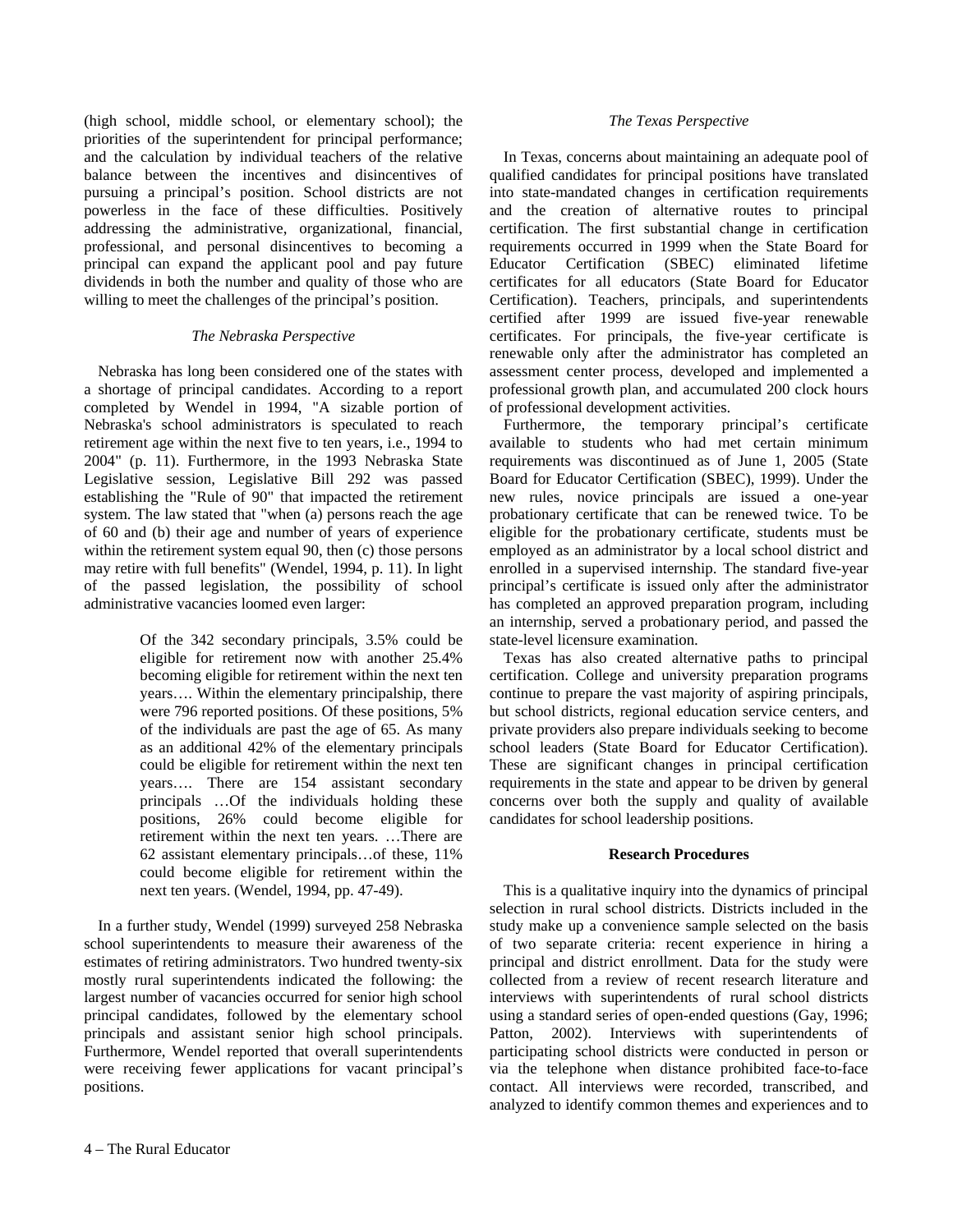bring forward the professional and personal characteristics superintendent desired in candidates selected to lead rural schools. Transcripts of the interviews were shared with participants to insure accuracy.

Forty-three superintendents, 23 in Nebraska and 20 in Texas, were interviewed for the study. Our goals were to learn if rural school districts in these states were experiencing a shortage of qualified principal candidates and to identify the professional and personal attributes rural superintendents sought in principal candidates. The selection of school districts for this qualitative study was based on two criteria: (1) the district had hired at least one principal within the previous three years; and (2) the district's total enrollment was no more than 1600 students. The directors of regional education service centers in both states were asked to identify districts within their boundaries who met these two basic criteria. Superintendents to be interviewed were selected from the lists submitted. In selecting superintendents we attempted to achieve as much in-state geographic balance as possible, i. e. we attempted to include at least one rural district from each of Texas' twenty Regional Educational Service Centers.

Some of the districts identified for inclusion in the study were within easy driving distance of the researcher's home university and in these districts face-to face interviews were conducted. Other districts were located in more distant areas and for these districts, telephone interviews were conducted. Student enrollment of the selected districts ranged from more than 1000 students to fewer than 100 students and included both K-12 and non-high school districts. One district straddles a state line, educating students from both Texas and Oklahoma through a long-standing interstate agreement. Only three of the superintendents interviewed for the study were women. The years of experience for participating superintendents ranged from 2 years to more than 20 years of service.

The 43 school districts in the study experienced 80 vacant principal positions in the preceding three years. These included the following: 21 elementary positions, 13 middle school positions, 38 high school positions and 8 K-12 positions. The most commonly cited reasons for vacant principal's positions were: principals leaving the district for a better position; retirement; contract non-renewal; and death. Other reasons for vacancies included: spousal dissatisfaction (no work for spouse, no outlet for personal growth), leaving the field of education altogether, and return to the classroom.

Candidates for rural principal positions were classified into three categories: (1) aspiring administrators, with zero years of administrative experience; (2) *beginning administrators*, with one to four years of administrative experience; and *senior administrators* with five or more years of administrative experience. The majority of applicants for principal positions in the districts studied were either aspiring or beginning administrators.

#### *Was there a shortage of qualified principal candidates?*

None of the superintendents in either state indicated a shortage of candidates for principal positions. The number of initial applicants in each district was large enough to allow superintendents to generate a pool of candidates that included more than one qualified applicant. In Texas, for example, the typical number of reported applicants for an advertised principal's position varied from 20-25 and the number of finalists invited for an interview was typically 3- 5. No superintendent expressed anxiety or concern over having a sufficient number of qualified applicants to fill an available principal's position.

#### *What professional qualifications do superintendents look for in principal applicants?*

In Nebraska candidates were expected to hold an endorsement first as teacher and a second endorsement as principal for the grade level appropriate to the position he or she is seeking. For example, an elementary principal should be endorsed (certificated) for grades prek-6, and secondary principal for grades 7-12. The candidate is expected to have completed a master's degree program in educational administration. Applicants were expected to have taught at for least five years, and, if already holding a principal certificate, one to four years of experience as an assistant principal or principal was preferred.

Texas superintendents also wanted principal candidates to have completed a principal preparation program and to hold the appropriate certification. Experience was also a critical element. Superintendents preferred a candidate to have administrative experience at the school level for which they were applying, e.g. elementary school, middle school, or high school. Experience as an assistant principal or a principal was acceptable. Superintendents also wanted principals to have taught at an appropriate grade level and to have had leadership experience. Leadership experience might include service as a grade-level team leader, as a department chair, or leadership of a school-level team or committee. The level of leadership experience a candidate possessed was important to these superintendents and often made the difference in whether the candidate was considered qualified for the position or not.

Nebraska superintendents ranked knowledge of curriculum and assessment as well as "rich" teaching experiences as essential for principal candidates. They too preferred candidates who had leadership experiences outside of the classroom. Work on school improvement teams, or leading a standards or curriculum committee, or having a "principal-like experience" was important. With the No Child Left Behind Act (2002) and state accountability requirements impacting the work of principals, an applicant's knowledge of teaching and learning was of paramount importance. Superintendents were seeking principals who had the following attributes: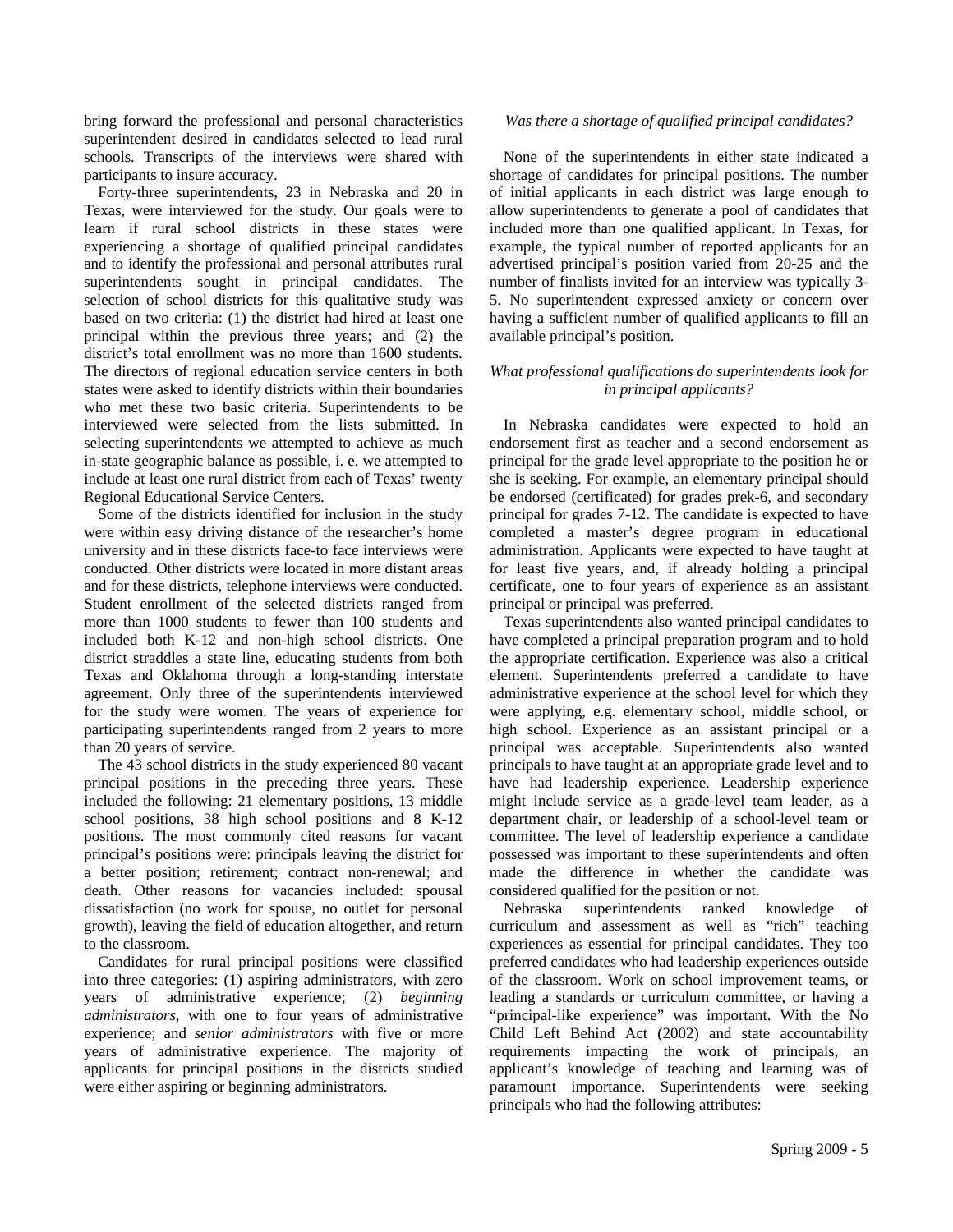- An academic focus, with high expectations for self, teachers, and students
- Experience evaluating teachers
- A proven motivator of others
- Skill and knowledge in helping teachers improve classroom performance
- Knowledge of both state and federal standards
- Knowledgeable and experienced in the school improvement process
- A clear vision of teaching and learning that can be clearly communicated to teachers and community

Texas superintendents favored principal candidates who were experienced with the state's high-stakes accountability system. Principals were expected to know how to work with teachers to raise achievement test scores. They were also expected to be able to work effectively with an ethnically and socio-cultural, and economically diverse student population. District and school accountability ratings are critical political issues for superintendents and a candidate's ability to improve or maintain a school's accountability rating is crucial (McGhee & Nelson, 2005). For Texas superintendents the federal No Child Left Behind Act complicated but did not supplant the requirements of the state accountability system.

#### *What personal qualities do superintendents seek in candidates?*

Superintendents appreciated candidates who interviewed well. Applicants who presented themselves as capable of operating the school without close supervision by the superintendent were attractive candidates. The ability to work cooperatively with teachers and parents is a valued attribute as is the applicant's potential to work as a part of an administrative team. In describing their preferred relationship to the principal, most (but not all) superintendents expressed a preference for the roles of colleague and mentor.

From the actual principal interview process, superintendents tried to learn about individual personal goals and how those might be reflected in the school. Selfassurance and high expectations for self and others were highly regarded qualities. Applicants who were organized and possessed skills that complemented those of the superintendent's were regarded as strong candidates. A record of success, positive references, and enthusiasm were essential. Honesty, integrity, and moral values were high on the lists of desirable personal attributes for a principal.

#### *What were superintendent's expectations for principal leadership?*

Superintendents in both states expected principals to be the instructional leaders of their schools. The superintendents' conceptions of what constituted instructional leadership included specific principal behavior. Instructional leaders evaluated teachers, motivated staff, and understood professional development. If teachers had weaknesses, instructional leaders should know how to assist them to improve their performance. Instructional leaders should also be able to identify goals and articulate them to the staff and community. As an innovator and change agent, instructional leaders were described as problem solvers, critical thinkers, and motivators.

Quality applicants were expected to demonstrate an understanding of the human relations component of the principal's role, including communication skills and competency in writing and speaking. Applicants were also expected to evidence "people skills" in working with parents and students and to be approachable and willing to listen to all constituents. Superintendents expected principals to be visible both in the school and in the community. Candidates who could work with diverse groups, pulling them together for change were highly sought after. Other qualities sought included:

- Success in building and maintaining good relations with the board and the superintendent
- Ability to relate well with staff, students, and parents and to be accepted by the community
- Ability to exercise sound judgment

#### *What other qualities are important for rural principals?*

Superintendents believed that there are definite qualities or characteristics that are important for principals in rural districts. In short, principals of rural schools had to be flexible and versatile. Principals were expected to perform routine administrative tasks competently but also to lend a hand in supervising the playground, manage the Title I program, drive the school bus, work well with special education students and parents, and direct co-curricular activities if needed. As one Texas superintendent put it, rural principals "will have to do things that aren't in the principal's job description…cut the lawns, plant flowers, help with the district banquet, help out with graduation…all in the same day!" Interruptions happen throughout the day and candidates need to know how to juggle many different tasks at the same time. The ability to shift roles and perform a variety of tasks is a survival skill for rural principals.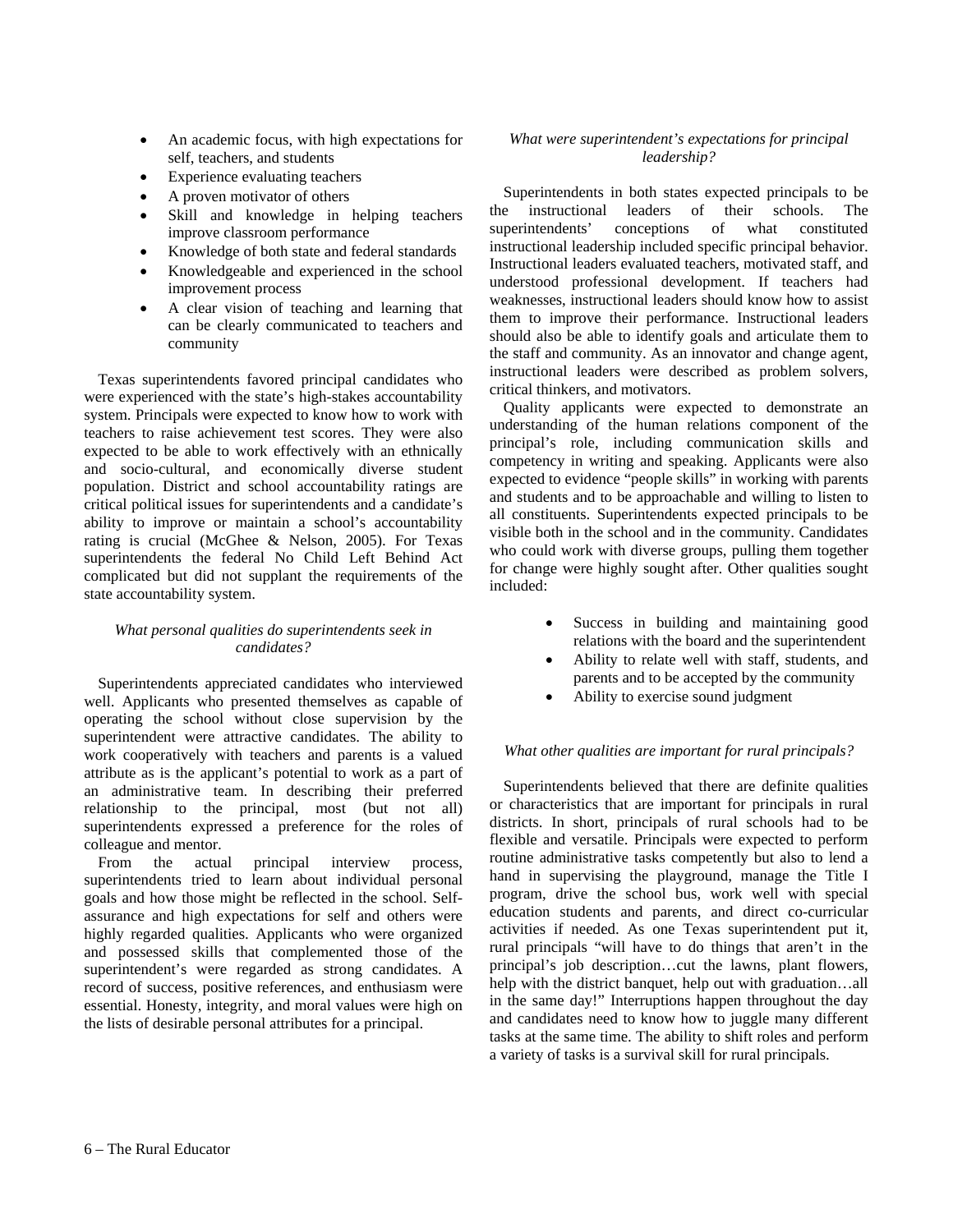Understanding of the political culture of the rural school and community is important. Everything that occurs in a rural school is accessible to the community and news travels quickly. The coffee drinkers at the local café may have learned of school problems even before students are dismissed for the day. The clerk in the local grocery store may have an opinion about school issues and be eager to share them with the principal while ringing up the bill. Living up to community expectations, being familyoriented, and knowing what the community will and will not tolerate are important political skills for rural principals. In a small community the principal is never off duty.

The majority of superintendents in both states stressed the importance of the principal's commitment to the community. This translates into the expectation that the principal and his or her family reside in the community, contribute to its life as a member of a local service group, maintain a local church membership, and take part in community celebrations. As one Texas superintendent described it, people in his small community "work hard and are active in the community activities. They expect the principal to do the same thing." And for the principal who is perceived as a hard worker and shows that he or she values the community and wants to a part of it "there was nothing they [the community] wouldn't do."

Not only is the ability of the applicant to fit into the community perceived as important, so too is that of the spouse. A husband or wife needs a place in the community whether it is a school connection (a position as teacher or paraprofessional) or a non-school position in the community or in a near-by town. Several superintendents indicated that finding work for a spouse was often the deciding point in securing a new principal. It can also determine how effective the principal will be and how long he or she will remain on the job in that rural district. If a principal's spouse and family do not find satisfaction living in a small community there will soon be a vacancy for the principal's position.

Being a rural school principal is not for everyone. Many superintendents believe that it takes a special individual, one who truly values a small town and can tolerate a high degree of visibility, who demonstrates that he or she wants to be close to the community and to students, and who understands the educational challenges a small district faces. Rural principals need to recognize that change comes slowly in rural areas and that additional help in the form of an assistant principal often is not available. "Small schools do not have levels of bureaucracy so the principal needs a diversity of background experiences," said one administrator. Resiliency, "the ability to roll with the punches," is required.

#### *Summary*

Superintendents of rural school districts in Nebraska and Texas report no shortage of qualified candidates for principal positions, nor did the superintendents interviewed exhibit undo concern about being able to draw from an adequate pool of candidates. This is consistent with the current research literature on the supply of and demand for principal applicants (Roza, et. al., 2003). We also found that applicants for rural principal's positions tended to be aspiring and beginning administrators looking for their first position as a principal. Superintendents reported that they looked for specific professional and personal qualities in principal applicants. These included qualities reported elsewhere in the literature such as leadership potential and the ability to motivate teachers and hold them accountable for improved student achievement (Roza et. al., 2003; Matthews & Crow, 2003; Howley et. al., 2005). However, rural superintendents value other qualities in principal applicants. These qualities included self-confidence, the ability to act independently of the superintendent's direct supervision, the capacity to act as a team member, strong verbal and written communication skills, and the ability to perform a number of tasks competently and simultaneously. Rural superintendents place a high value on leadership experience when selecting principals. Desired experience goes beyond time spent as an assistant principal or principal to include experience as a teacher at an appropriate grade or school level and as a teacher leader, i.e. team or grade level leader, department chair, or members of a school-wide committee. Texas superintendents were especially concerned that principal candidates demonstrate some experience with the state accountability system as well as the requirements of NCLB.

Rural superintendents placed great value on the ability of potential principals to fit into the political and social context of the local community. The concept of "fitting in" has several dimensions. First and foremost, it means that the principal and his or her family are active in the life of the community. This means more than just being accessibility to students and parents during the school day and belonging to a community church, or local service club. Rather the principal's ability to "fit in" shows itself in the principal's work ethic and how she or he demonstrates genuine respect for the community's cultural, social, and political values. "Fitting in" can have both positive and negative aspects and superintendents went to some lengths to make sure that candidates, especially those who did not come from rural backgrounds, understood the power of community expectations. The ability to "fit in" is an important quality for rural principals and superintendents value candidates who possess it.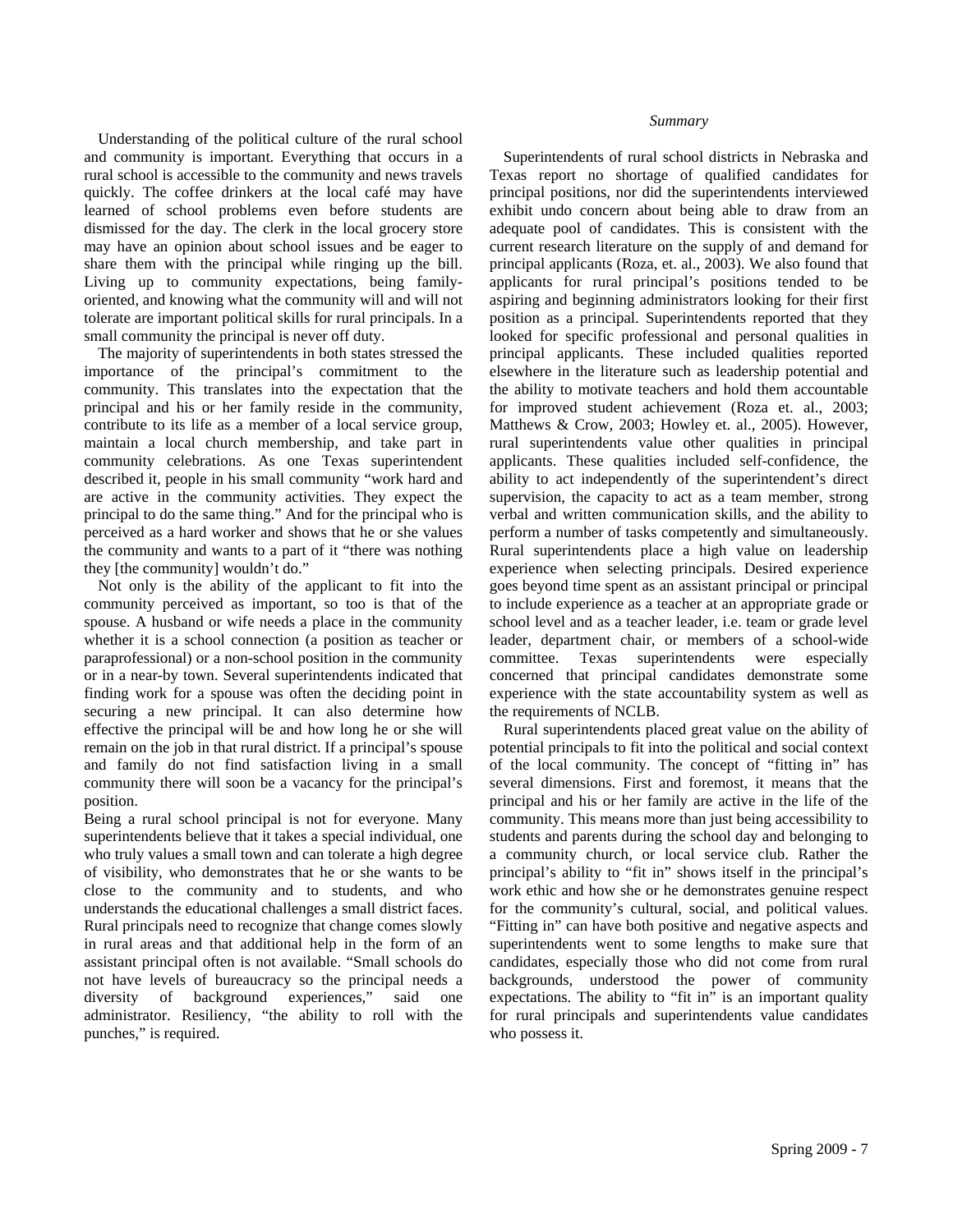The research tells us that an individual's decision to seek a principal's position is influenced by the potential applicant's perception of a number of contextual factors. The principal's job is a difficult one and from the outside rural school districts may appear to be havens of welldisciplined students, supportive parents, and lower job stress. Those who have lived and worked in rural schools know that the reality is much more complex. Rural principals are often paid less than colleagues in larger schools, work without the support of assistant principals and specialized central office staff, and are frequently isolated from professional colleagues. Rural communities can also suffer from poverty, underemployment, and most of the same social problems that are found in urban centers (Duncan, 1999; Hardy, 2005). Nonetheless, the favorable perception of life in a rural community appeals to many potential principal applicants. Superintendents use the popular image of life in a rural community in attracting principal candidates by emphasizing quality of life issues (i.e. the good reputation of the school district, well-behaved, well-disciplined students, an academic emphasis, high accountability ratings, a slower, less stressful pace of life, and a supportive community) to attract quality principals.

#### **Conclusions**

This study suggests that superintendents of rural school districts in at least two states with a high percentage of rural school districts are not facing a shortage of applicants for vacant principal's positions. Nor did superintendents interviewed express undue anxiety about their ability to find qualified applicants when required. Like their counterparts in larger urban and suburban school districts, rural superintendents expect principal applicants to have completed an appropriate principal preparation program and to hold the proper certificates. They value leadership skills over a traditional management ability and expect their principals to be instructional leaders. But rural superintendents also expect principal applicants to possess specific attributes. These include the ability to perform several tasks at the same time and to function without support from assistant principals and specialized central office personnel. Rural principals must also understand and be willing to work within the unique social, cultural, and political life of the rural community. The popular stereotype of the pastoral rural community attracts many applicants to positions in rural schools and superintendents are not averse to using the image to offset some of the disadvantages of working in rural school districts. For the right candidate, a rural principal's position offers an opportunity to contribute in visible ways to the life of a rural community and can be a rewarding professional and personal experience.

#### **References**

- Adams, J. P. (1999). Good principals, good schools. *Thrust for Educational Leadership, 29*(1), 8-11.
- Cooley, V. E., & Shen, J. (1999). Who will lead: The top 10 factors that influence teachers moving into administration. *NASSP Bulletin*, *83*(606), 75-80.
- Cooley, V. E., & Shen, J. (2000). Factors influencing applying for urban principalship. *Education and Urban Society, 32*(4), 443-454.
- Duncan, C. (1999). *Worlds apart: Why poverty persists in rural America*. New Haven: Yale University Press.
- Educational Research Services. (1998). *Is there a shortage of qualified candidates for openings in the principalship?* Arlington, VA: Author.
- Educational Research Services. (2000). *The principal keystone of a high-achieving school: Attracting and keeping the leaders we need*. Arlington, VA: Author.
- Fenwick, L. T., & Pierce, M. C. (2001). The principal shortage: Crisis or opportunity? *Principal*, *80*(4), 25-32.
- Fink, D. & Brayman, C. (2006). School leadership succession and the challenges of change. *Educational Administration Quarterly*, *42*(1), 62-89.
- Gay, R. L. (1996). *Educational research: Competencies for analysis and application (5th ed.).* Upper Saddle River, NJ: Prentice Hall.
- Hammond, J., Muffs, M., & Sciascia, S. (2001). The leadership crisis: Is it for real? *Principal, 81*(2), 28-32.
- Hardy, L. (2005). A place apart. *American School Board Journal*, *192*(4), 18-23.
- Howley, A., Andrianaivo, S., & Perry, J. (2005). The pain outweighs the gain: Why teachers don't want to become principals. *Teachers College Record, 107*(4), 757-782.
- Jordan, D. W., McCauley, H. S., & Comeaux, J. B. (1998). *The supply and demand of public school principals and administrators in Southwestern Louisiana:1993-1997.* (ERIC Document Reproduction Service No. ED 375 525.
- McGhee, M., & Nelson, S. (2005). Sacrificing leaders, villanizing leadership: How Educational accountability policies impair school leadership. *PhiDelta Kappan*, *86*(5), 367-372.
- Malone, B. G., Sharp, W., & Thompson, J. C. Jr., (2000). *The Indiana principalship: Perceptions of principals, aspiring principals, and superintendents*. Paper presented at the annual meeting of the Midwestern Educational Research Association, Chicago, Ill. ERIC Document Reproduction Service 447 076.
- Matthews, L. J., & Crow, G. M. (2003). *Being and becoming a principal: Role conceptions for contemporary principals and assistant principals.* New York: Allyn and Bacon.